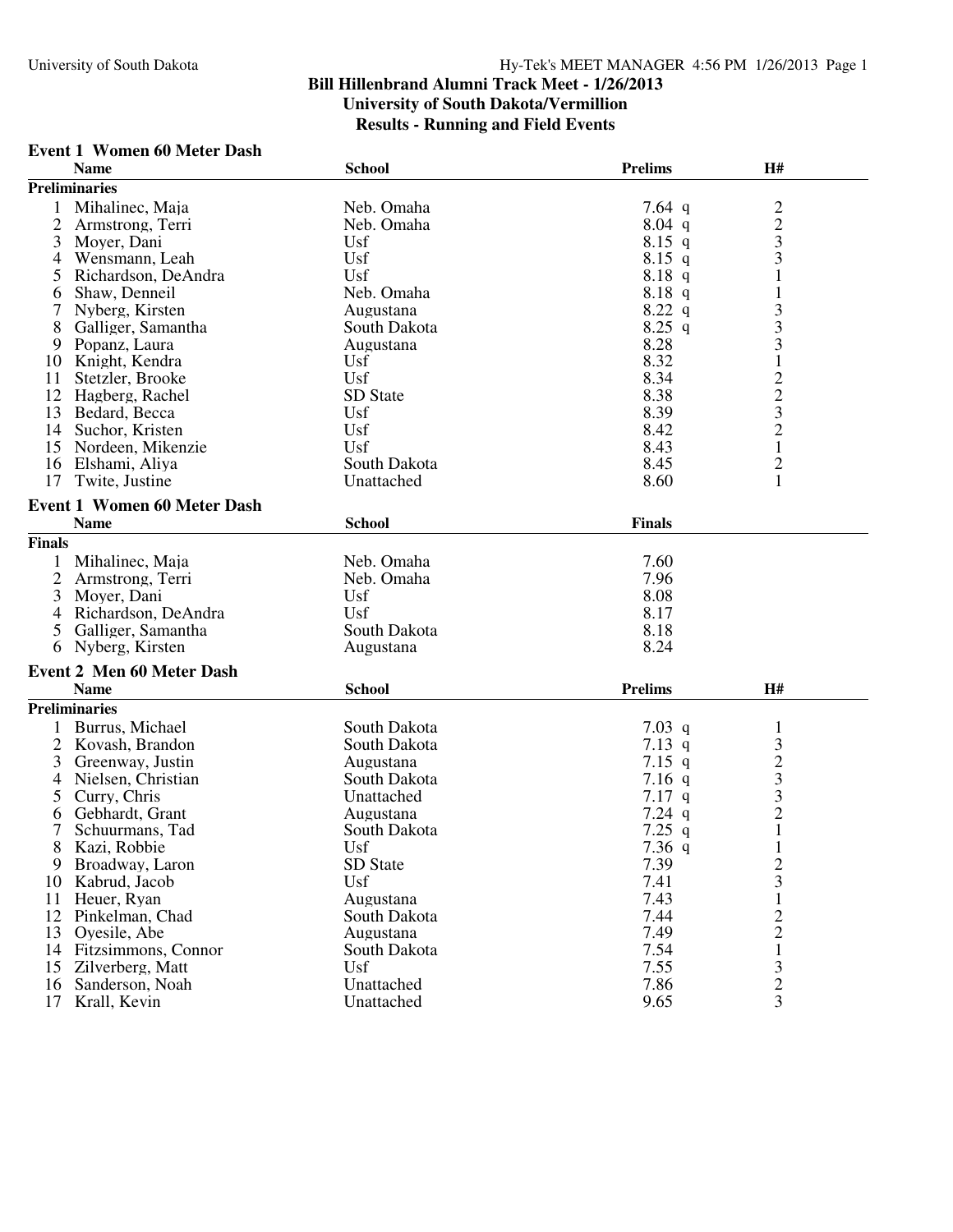|                | Preliminaries  (Event 2 Men 60 Meter Dash) |               |                |                         |  |
|----------------|--------------------------------------------|---------------|----------------|-------------------------|--|
|                | <b>Name</b>                                | <b>School</b> | <b>Prelims</b> | H#                      |  |
|                | Meays, Chase                               | Augustana     | DQ             | 3                       |  |
|                | <b>Event 2 Men 60 Meter Dash</b>           |               |                |                         |  |
|                | <b>Name</b>                                | <b>School</b> | <b>Finals</b>  |                         |  |
| <b>Finals</b>  |                                            |               |                |                         |  |
| 1              | Burrus, Michael                            | South Dakota  | 6.89           |                         |  |
| 2              | Nielsen, Christian                         | South Dakota  | 7.05           |                         |  |
| 3              | Curry, Chris                               | Unattached    | 7.12           |                         |  |
| 4              | Kovash, Brandon                            | South Dakota  | 7.14           |                         |  |
|                | Gebhardt, Grant                            | Augustana     | 7.27           |                         |  |
| 5              | Schuurmans, Tad                            | South Dakota  | 7.27           |                         |  |
|                | Kazi, Robbie                               | Usf           | 7.36           |                         |  |
| 8              | Broadway, Laron                            | SD State      | 7.42           |                         |  |
|                | <b>Event 3 Women 60 Meter Hurdles</b>      |               |                |                         |  |
|                | <b>Name</b>                                | <b>School</b> | <b>Prelims</b> | H#                      |  |
|                | <b>Preliminaries</b>                       |               |                |                         |  |
| 1              | Laidley, Kathie-Lee                        | Neb. Omaha    | 9.12 q         | 2                       |  |
| 2              | Clarke, Tansha                             | South Dakota  | 9.15 q         | $\mathbf{1}$            |  |
| 3              | Gross, Brigitte                            | Usf           | $9.29$ q       | $\mathbf{1}$            |  |
| 4              | Ervin, Molly                               | South Dakota  | 9.38 $q$       | $\overline{\mathbf{c}}$ |  |
|                | Hagedorn, Marissia                         | SD State      | 9.38 $q$       |                         |  |
| 6              | Townley, Kristen                           | Usf           | 9.52 $q$       | $\frac{2}{1}$           |  |
|                | Brunswig, Callian                          | Augustana     | 9.59 q         | $\mathbf{1}$            |  |
| 8              | Johnson, Tess                              | South Dakota  | 9.76 $q$       |                         |  |
| 9              | Anderson, Conner                           | Usf           | 9.78           | $\frac{2}{2}$           |  |
|                | 10 Watson, Tricia                          | South Dakota  | 9.79           | $\mathbf 1$             |  |
| 11             | Alexander, Amanda                          | Neb. Omaha    | 10.74          | $\mathbf{1}$            |  |
| 12             | Ripp, Jessica                              | Neb. Omaha    | 11.06          | $\overline{2}$          |  |
|                | <b>Event 3 Women 60 Meter Hurdles</b>      |               |                |                         |  |
|                | <b>Name</b>                                | <b>School</b> | <b>Finals</b>  |                         |  |
| <b>Finals</b>  |                                            |               |                |                         |  |
|                | Clarke, Tansha                             | South Dakota  | 9.12           |                         |  |
| 2              | Laidley, Kathie-Lee                        | Neb. Omaha    | 9.19           |                         |  |
| 3              | Gross, Brigitte                            | Usf           | 9.19           |                         |  |
| 4              | Hagedorn, Marissia                         | SD State      | 9.43           |                         |  |
| 5              | Ervin, Molly                               | South Dakota  | 9.44           |                         |  |
| 6              | Brunswig, Callian                          | Augustana     | 9.54           |                         |  |
|                | Townley, Kristen                           | Usf           | 9.56           |                         |  |
|                | <b>Event 4 Men 60 Meter Hurdles</b>        |               |                |                         |  |
|                | <b>Name</b>                                | <b>School</b> | <b>Prelims</b> | H#                      |  |
|                | <b>Preliminaries</b>                       |               |                |                         |  |
| 1              | Hill, Erik                                 | South Dakota  | $8.47$ q       | 2                       |  |
| $\overline{2}$ | Sarehkhani, Kevin                          | South Dakota  | $8.49$ q       | 1                       |  |
| 3              | Albeck, Erik                               | Usf           | $8.54$ q       |                         |  |
| 4              | Heuer, Ryan                                | Augustana     | $8.73$ q       | $\overline{c}$          |  |
| 5              | Maloney, Ryan                              | Usf           | $8.74$ q       | $\overline{2}$          |  |
| 6              | Winder, Matt                               | Augustana     | $8.95$ q       | $\mathbf{1}$            |  |
| 7              | Bernard, Lukas                             | South Dakota  | 9.01 q         | $\mathbf{1}$            |  |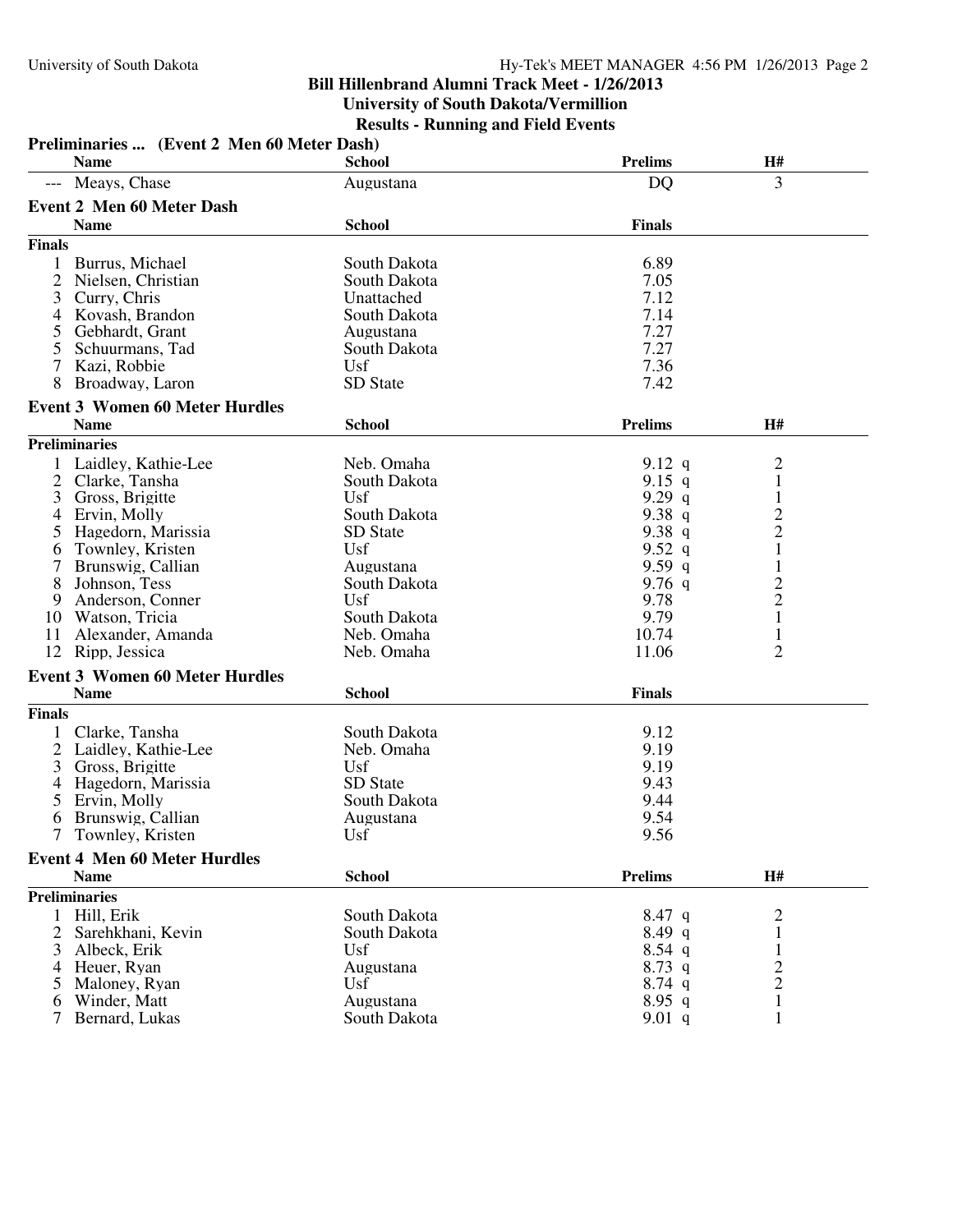#### **Bill Hillenbrand Alumni Track Meet - 1/26/2013 University of South Dakota/Vermillion**

**Results - Running and Field Events**

|                | Preliminaries  (Event 4 Men 60 Meter Hurdles) |                    |                |                |  |
|----------------|-----------------------------------------------|--------------------|----------------|----------------|--|
|                | <b>Name</b>                                   | <b>School</b>      | <b>Prelims</b> | H#             |  |
| 8              | Mercil, Bennett                               | SD State           | 9.01 q         | $\overline{c}$ |  |
| 9              | Jones, Zach                                   | Augustana          | 9.03           | $\overline{c}$ |  |
|                | 10 Steinberg, Jason                           | South Dakota       | 9.05           | $\mathbf{1}$   |  |
|                | 11 Sundblad, Brody                            | South Dakota       | 9.28           | $\overline{c}$ |  |
|                | 12 Priebe, Traxton                            | SD State           | 9.33           | $\mathbf{1}$   |  |
| 13             | Nebelsick, Jonathan                           | Usf                | 9.41           | 1              |  |
|                | <b>Event 4 Men 60 Meter Hurdles</b>           |                    |                |                |  |
|                | <b>Name</b>                                   | <b>School</b>      | <b>Finals</b>  |                |  |
| <b>Finals</b>  |                                               |                    |                |                |  |
|                | 1 Hill, Erik                                  | South Dakota       | 8.23           |                |  |
|                | Sarehkhani, Kevin                             | South Dakota       | 8.38           |                |  |
| 3              | Albeck, Erik                                  | Usf                | 8.51           |                |  |
| 4              | Maloney, Ryan                                 | Usf                | 8.52           |                |  |
| 5              | Heuer, Ryan                                   |                    | 8.66           |                |  |
|                |                                               | Augustana          | 8.83           |                |  |
| 6              | Mercil, Bennett                               | SD State           |                |                |  |
| 7              | Winder, Matt                                  | Augustana          | 9.10           |                |  |
|                | <b>Event 5 Women 200 Meter Dash</b>           |                    |                |                |  |
|                | <b>Name</b>                                   | <b>School</b>      | <b>Finals</b>  | H#             |  |
| <b>Finals</b>  |                                               |                    |                |                |  |
| 1              | Tingelstad, Ashley                            | North Dakota State | 24.87          | 4              |  |
| $\overline{2}$ | Page, Brittany                                | North Dakota State | 25.85          | 4              |  |
| 3              | Nyberg, Karmen                                | Augustana          | 26.36          | 4              |  |
| 4              | Armstrong, Terri                              | Neb. Omaha         | 26.46          | 3              |  |
| 5              | Nyberg, Kirsten                               | Augustana          | 26.53          | 4              |  |
| 6              | Stratioti, Paige                              | North Dakota State | 26.55          | 4              |  |
|                | Ervin, Molly                                  | South Dakota       | 26.63          | 3              |  |
| 8              | Galliger, Samantha                            | South Dakota       | 26.87          |                |  |
| 9              | Bedard, Becca                                 | Usf                | 27.18          | $\frac{2}{1}$  |  |
| 10             | Nordeen, Mikenzie                             | Usf                | 27.19          |                |  |
| 11             | Gross, Brigitte                               | Usf                | 27.30          | $\frac{2}{3}$  |  |
|                | 12 Moyer, Dani                                | Usf                | 27.54          |                |  |
|                | 13 Richardson, DeAndra                        | Usf                | 27.59          | 3              |  |
|                | 14 Ertheim, Charissa                          | Augustana          | 27.62          | $\overline{c}$ |  |
|                | 15 Hurlbert, Megan                            | SD State           | 27.66          | $\overline{c}$ |  |
| 16             | Elshami, Aliya                                | South Dakota       | 27.85          | $\mathbf{1}$   |  |
| 17             | Popanz, Laura                                 | Augustana          | 27.91          | 3              |  |
| 18             | Suchor, Kristen                               | Usf                | 28.12          | 1              |  |
|                | 19 Hagberg, Rachel                            | SD State           | 28.22          | $\mathbf{1}$   |  |
| 20             | Twite, Justine                                | Unattached         | 28.47          | 1              |  |
| 21             | Brunswig, Callian                             | Augustana          | 28.52          | $\overline{c}$ |  |
| 22             | Davis, Abby                                   | SD State           | 28.77          | $\overline{c}$ |  |
| 23             | Krogstad, Lisa                                | SD State           | 28.92          | 1              |  |
|                |                                               |                    |                |                |  |
|                | <b>Event 6 Men 200 Meter Dash</b>             |                    |                |                |  |
|                | <b>Name</b>                                   | <b>School</b>      | <b>Finals</b>  | H#             |  |
| <b>Finals</b>  |                                               |                    |                |                |  |
| $\mathbf{1}$   | Nielsen, Christian                            | South Dakota       | 22.07          | 4              |  |
| $\overline{2}$ | Greenway, Justin                              | Augustana          | 22.30          | $\overline{4}$ |  |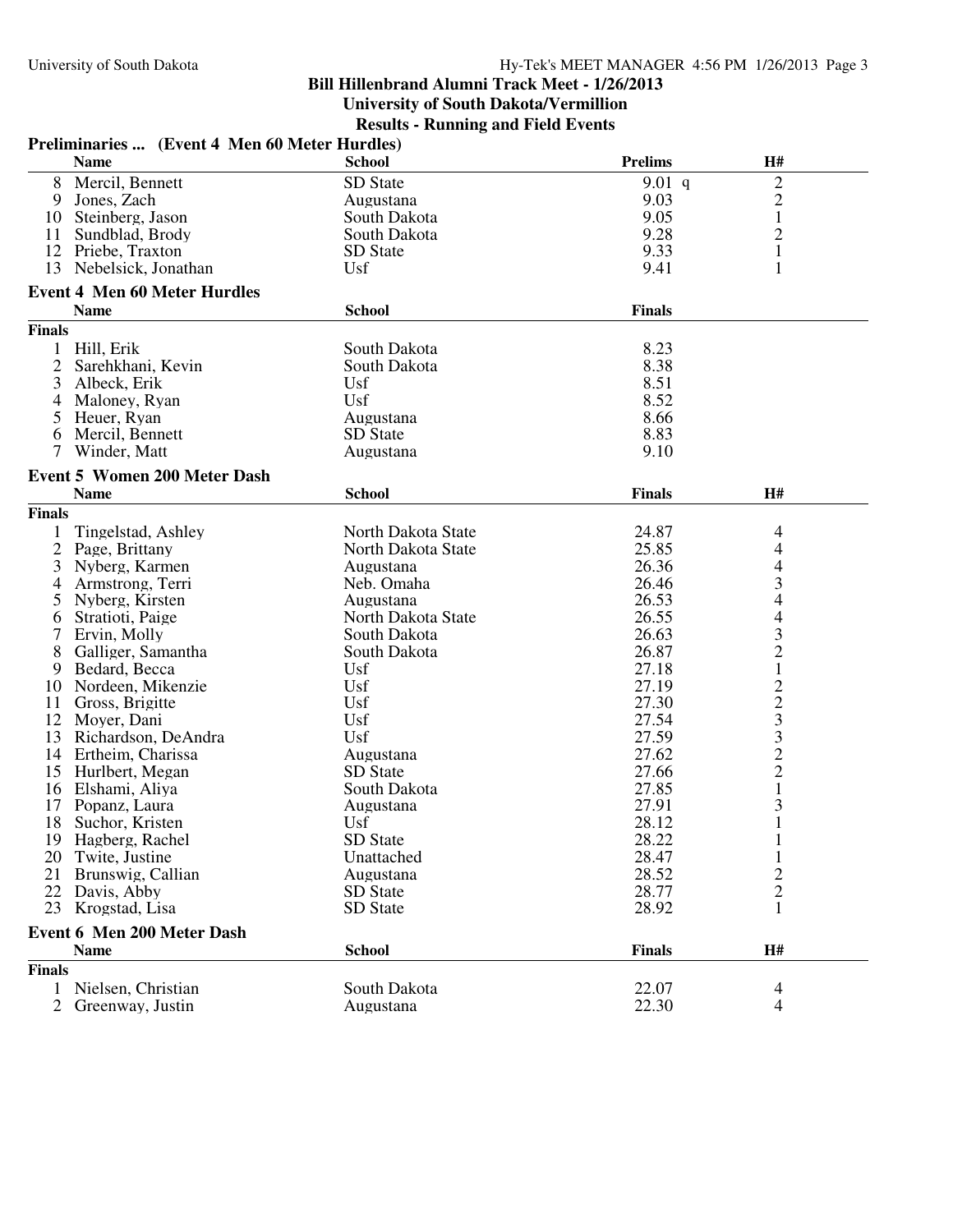| Finals  (Event 6 Men 200 Meter Dash) |                                     |                    |               |                |  |
|--------------------------------------|-------------------------------------|--------------------|---------------|----------------|--|
|                                      | <b>Name</b>                         | <b>School</b>      | <b>Finals</b> | H#             |  |
| 3                                    | Greenway, Jason                     | Augustana          | 22.64         | 4              |  |
| 4                                    | Stevens, Kaleb                      | Usf                | 22.69         | 4              |  |
| 5                                    | Curry, Chris                        | Unattached         | 22.75         | 4              |  |
| 6                                    | Hill, Erik                          | South Dakota       | 22.80         |                |  |
| 7                                    | Artis, Dominic                      | Unattached         | 22.91         | $\frac{3}{2}$  |  |
| 8                                    | Kovash, Brandon                     | South Dakota       | 22.97         | 3              |  |
| 9                                    | Gebhardt, Grant                     | Augustana          | 22.99         |                |  |
| 10                                   | Dunn, Jesse                         | SD State           | 23.19         |                |  |
| 11                                   | Kabrud, Jacob                       | Usf                | 23.67         | $\frac{3}{2}$  |  |
| 12                                   | Schuurmans, Tad                     | South Dakota       | 23.69         | 3              |  |
| 13                                   | Heuer, Ryan                         | Augustana          | 23.88         | $\mathbf{1}$   |  |
| 14                                   | Maloney, Ryan                       | Usf                | 23.92         | $\overline{c}$ |  |
| 15                                   | Ary, Jeremiah                       | SD State           | 24.35         | $\mathbf{1}$   |  |
|                                      | 16 Berg, Connor                     | SD State           | 24.62         | $\overline{c}$ |  |
| 17                                   | Broadway, Laron                     | SD State           | 24.67         | $\mathbf{1}$   |  |
| 18                                   | Zilverberg, Matt                    | Usf                | 24.70         |                |  |
|                                      |                                     |                    |               |                |  |
|                                      | <b>Event 7 Women 400 Meter Dash</b> |                    |               |                |  |
|                                      | <b>Name</b>                         | <b>School</b>      | <b>Finals</b> | H#             |  |
| <b>Finals</b>                        |                                     |                    |               |                |  |
|                                      | Tingelstad, Ashley                  | North Dakota State | 56.82         | 3              |  |
| $\overline{2}$                       | Duling, Alexa                       | Unattached         | 56.90         | 3              |  |
| 3                                    | Stratioti, Paige                    | North Dakota State | 57.43         | 3              |  |
| 4                                    | Page, Brittany                      | North Dakota State | 58.08         | 3              |  |
| 5                                    | Knight, Kendra                      | Usf                | 58.23         | 3              |  |
| 6                                    | Sveum, Ashley                       | South Dakota       | 58.35         | 3              |  |
| 7                                    | Mescher, Kayla                      | Augustana          | 58.43         | 3              |  |
| 8                                    | Psota, Lauren                       | Neb. Omaha         | 59.14         |                |  |
| 9                                    | Wensmann, Leah                      | Usf                | 59.17         | $\frac{2}{2}$  |  |
| 10                                   | Ewers, Amber                        | South Dakota       | 1:00.43       |                |  |
| 11                                   | Wager, Jessika                      | Augustana          | 1:00.61       | $\overline{2}$ |  |
| 12                                   | Everson, Colleen                    | Augustana          | 1:00.63       | $\overline{c}$ |  |
| 13                                   | Evers, Ashley                       | Usf                | 1:02.31       | $\overline{2}$ |  |
|                                      | 14 Hurlbert, Megan                  | SD State           | 1:02.87       | 1              |  |
| 15                                   | Watson, Tricia                      | South Dakota       | 1:02.97       |                |  |
| 16                                   | Krogstad, Lisa                      | SD State           | 1:03.33       |                |  |
| 17                                   | Nelson, Kati                        | South Dakota       | 1:04.52       |                |  |
| 18                                   | Anderson, Conner                    | Usf                | 1:05.41       |                |  |
| 19                                   | Stetzler, Brooke                    | Usf                | 1:06.49       | 1              |  |
|                                      | --- Kruger, Haley                   | Usf                | <b>DNF</b>    | 2              |  |
|                                      |                                     |                    |               |                |  |
|                                      | Event 8 Men 400 Meter Dash          |                    |               |                |  |
|                                      | <b>Name</b>                         | <b>School</b>      | <b>Finals</b> | H#             |  |
| <b>Finals</b>                        |                                     |                    |               |                |  |
| $\mathbf{1}$                         | O'Connell, Jeff                     | South Dakota       | 51.08         | $\overline{c}$ |  |
| 2                                    | Kong, Khor                          | Augustana          | 51.48         | $\frac{2}{2}$  |  |
| 3                                    | Bernard, Lukas                      | South Dakota       | 51.57         |                |  |
| 4                                    | Kuil, Skyler                        | Augustana          | 51.74         | $\overline{c}$ |  |
| 5                                    | Jones, Zach                         | Augustana          | 52.89         | $\mathbf{1}$   |  |
| 6                                    | Priebe, Traxton                     | SD State           | 53.16         |                |  |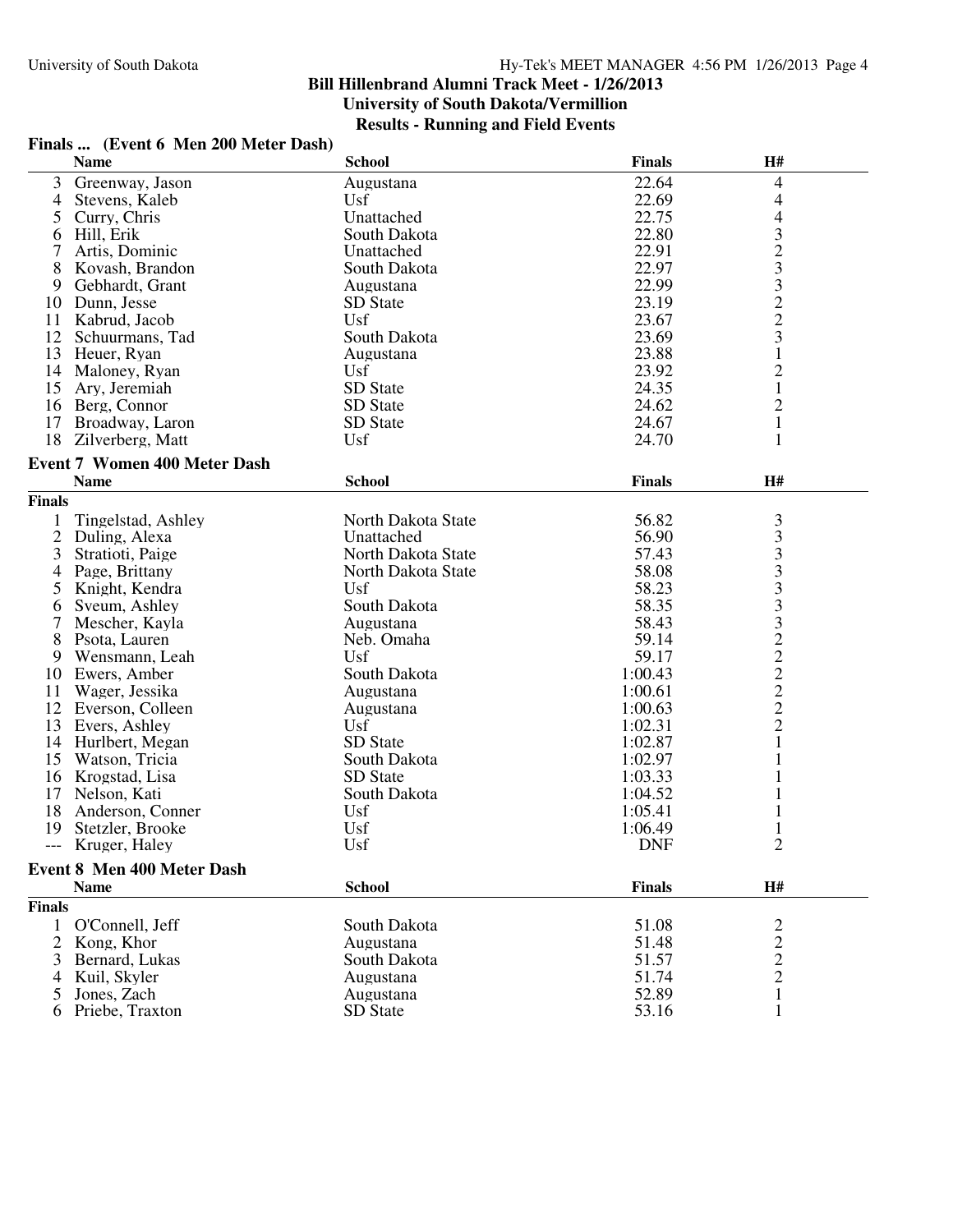| Finals  (Event 8 Men 400 Meter Dash) |                                    |                    |               |              |  |
|--------------------------------------|------------------------------------|--------------------|---------------|--------------|--|
|                                      | <b>Name</b>                        | <b>School</b>      | <b>Finals</b> | H#           |  |
|                                      | 7 Dunn, Jesse                      | SD State           | 53.52         | $\mathbf{1}$ |  |
|                                      | 8 Botzet, Jeremy                   | Augustana          | 54.71         | $\mathbf{1}$ |  |
|                                      | <b>Event 9 Women 800 Meter Run</b> |                    |               |              |  |
|                                      | <b>Name</b>                        | <b>School</b>      | <b>Finals</b> |              |  |
| <b>Finals</b>                        |                                    |                    |               |              |  |
|                                      |                                    |                    |               |              |  |
|                                      | 1 Kruchowski, Faith                | North Dakota State | 2:16.16       |              |  |
| 2                                    | Zarudnaya, Katarina                | Neb. Omaha         | 2:19.49       |              |  |
| 3                                    | Weinandt, Rachel                   | South Dakota       | 2:20.14       |              |  |
| 4                                    | Montileaux, Lindsey                | South Dakota       | 2:21.73       |              |  |
| 5                                    | Anderson, Emma                     | Augustana          | 2:22.03       |              |  |
| 6                                    | Kildow, Ashley                     | Neb. Omaha         | 2:22.11       |              |  |
| 7                                    | Wetzstein, Katie                   | South Dakota       | 2:22.71       |              |  |
| 8                                    | Martin, Lydia                      | Neb. Omaha         | 2:24.75       |              |  |
| 9                                    | Meyer, Erica                       | SD State           | 2:24.95       |              |  |
|                                      | 10 McLaury, Bobbie                 | SD State           | 2:25.74       |              |  |
|                                      | 11 Konkel, Karley                  | SD State           | 2:28.60       |              |  |
|                                      | 12 Gruenwald, Ashley               | SD State           | 2:29.38       |              |  |
|                                      | 13 Feyereisen, Emily               | South Dakota       | 2:29.81       |              |  |
|                                      | 14 Carlson, Tia                    | <b>SD</b> State    | 2:30.63       |              |  |
|                                      | 15 Johnson, Michelle               | Usf                | 2:37.27       |              |  |
|                                      | 16 Mezick, Jaqueline               | Neb. Omaha         | 2:39.53       |              |  |
|                                      | 17 Huenecke, Kelli                 | Usf                | 2:49.36       |              |  |
| 18                                   | Green, Kelsey                      | Neb. Omaha         | 2:50.92       |              |  |
|                                      | Event 10 Men 800 Meter Run         |                    |               |              |  |
|                                      | <b>Name</b>                        | <b>School</b>      | <b>Finals</b> |              |  |
| <b>Finals</b>                        |                                    |                    |               |              |  |
|                                      | 1 Bruha, Stephen                   | Unattached         | 1:57.44       |              |  |
| 2                                    | Brenner, Travis                    | South Dakota       | 1:58.44       |              |  |
|                                      |                                    |                    | 1:59.18       |              |  |
| 3                                    | Nielson, Stephen                   | South Dakota       |               |              |  |
| 4                                    | Killian, Blaze                     | Usf                | 1:59.56       |              |  |
| 5                                    | Cook, Justin                       | Augustana          | 2:00.18       |              |  |
| 6                                    | Mattison, Lars                     | Unattached         | 2:00.38       |              |  |
| 7                                    | Stevensen, Blake                   | Usf                | 2:00.77       |              |  |
| 8                                    | Mettler, Jeffrey                   | South Dakota       | 2:01.31       |              |  |
| 9                                    | Huseman, Taylor                    | South Dakota       | 2:01.33       |              |  |
|                                      | 10 Slusser, Jordan                 | Augustana          | 2:01.80       |              |  |
|                                      | 11 Hogie, Austin                   | Usf                | 2:02.25       |              |  |
|                                      | 12 Hohenthaner, Alex               | South Dakota       | 2:02.82       |              |  |
|                                      | 13 Connealy, Jake                  | Augustana          | 2:03.50       |              |  |
| 14                                   | Tut, Moses                         | Augustana          | 2:03.59       |              |  |
|                                      | 15 Isaacson, John                  | Augustana          | 2:05.41       |              |  |
| 16                                   | Wensmann, Taylor                   | Usf                | 2:06.38       |              |  |
| 17                                   | Voss, Tyler                        | Usf                | 2:07.53       |              |  |
|                                      | 18 Evenson, Jacob                  | South Dakota       | 2:07.69       |              |  |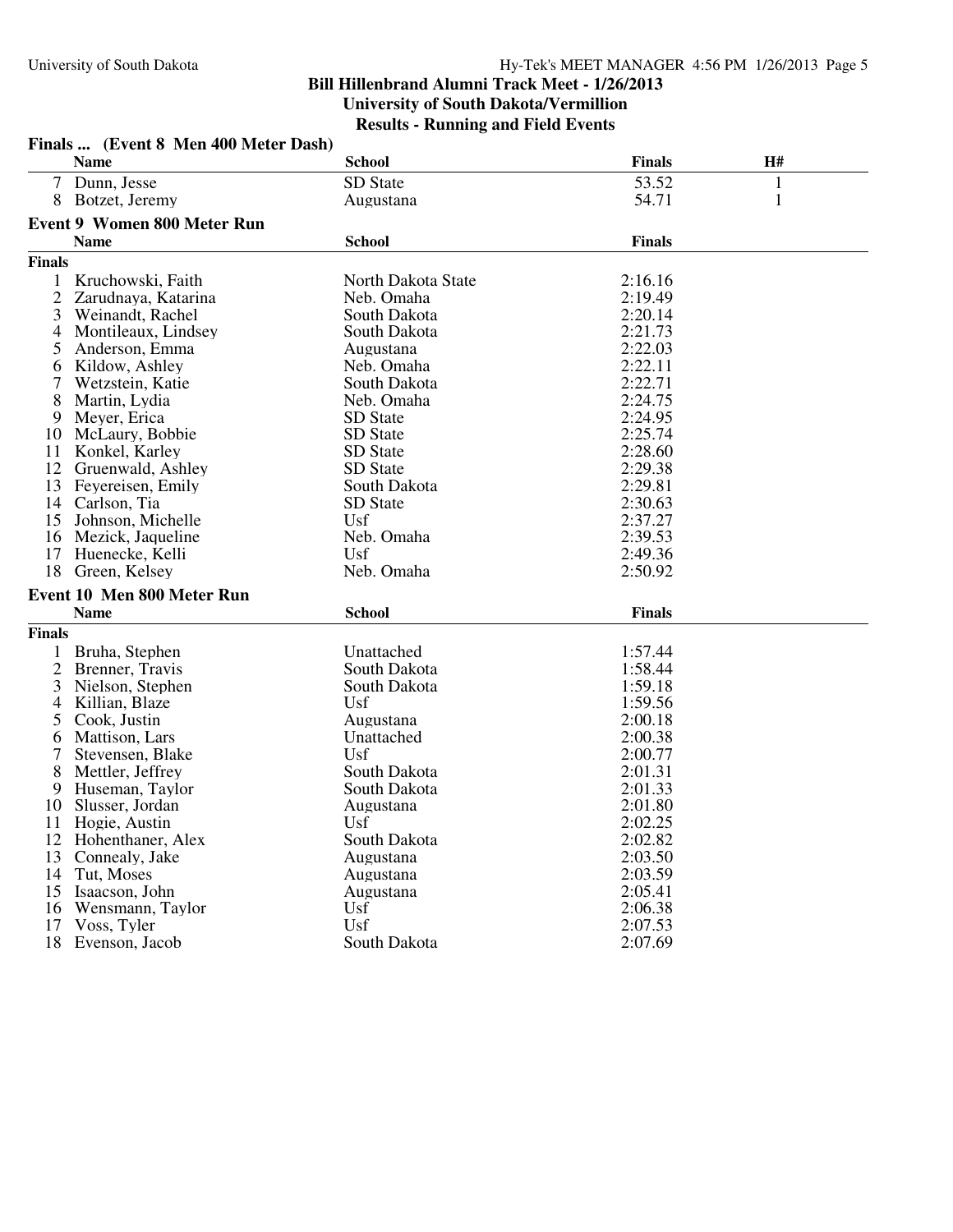#### **Event 11 Women 1 Mile Run**

|                | <b>Name</b>                         | <b>School</b>      | <b>Finals</b>        |
|----------------|-------------------------------------|--------------------|----------------------|
| <b>Finals</b>  |                                     |                    |                      |
| 1              | Kruchowski, Faith                   | North Dakota State | 5:00.68              |
| $\overline{2}$ | Teschuk, Erin                       | North Dakota State | 5:03.78              |
| 3              | Wetzstein, Katie                    | South Dakota       | 5:04.75              |
| 4              | Vorthmann, Amanda                   | Neb. Omaha         | 5:08.84              |
| 5              | Eichkorn, Amber                     | South Dakota       | 5:13.01              |
| 6              | Harder, Sierra                      | Usf                | 5:21.44              |
| 7              | Steadman, Becca                     | Usf                | 5:24.21              |
| 8              | Yoerg, Kaitlyn                      | Augustana          | 5:27.29              |
| 9              | Garcia, Karo                        | Neb. Omaha         | 5:40.60              |
| 10             | Suhr, Alex                          | <b>SD</b> State    | 5:41.25              |
| 11             | Feyereisen, Emily                   | South Dakota       | 5:46.91              |
| 12             | Holmstrom, Carly                    | South Dakota       | 5:55.48              |
| 13             | Gatewood, Michelle                  | Neb. Omaha         | 6:11.08              |
|                |                                     |                    |                      |
|                | <b>Event 12 Men 1 Mile Run</b>      |                    |                      |
|                | <b>Name</b>                         | <b>School</b>      | <b>Finals</b>        |
| <b>Finals</b>  |                                     |                    |                      |
| 1              | Mettler, Jeffrey                    | South Dakota       | 4:15.14              |
| $\overline{2}$ | Brockmueller, William               | Usf                | 4:19.24              |
| 3              | Brockmueller, Robert                | Usf                | 4:19.76              |
| 4              | Huseman, Taylor                     | South Dakota       | 4:23.15              |
| 5              | Tabbert, Ethan                      | Usf                | 4:24.09              |
| 6              | Carda, Keegan                       | Augustana          | 4:24.63              |
| 7              | Hohenthaner, Alex                   | South Dakota       | 4:25.78              |
| 8              | Evenson, Jacob                      | South Dakota       | 4:28.60              |
| 9              | Slusser, Jordan                     | Augustana          | 4:30.21              |
| 10             | Horan, Matt                         | Usf                | 4:31.15              |
| 11             | Yak, Paul                           | Augustana          | 4:32.00              |
| 12             | Mattison, Lars                      | Unattached         | 4:37.22              |
| 13             | Hamm, Austin                        | SD State           | 4:44.74              |
| 14             | Schoenfish, David                   | Usf                | 4:50.75              |
|                | Event 13 Women 3000 Meter Run       |                    |                      |
|                | <b>Name</b>                         | <b>School</b>      | <b>Finals</b>        |
| <b>Finals</b>  |                                     |                    |                      |
|                | Steffen, Kristin                    | South Dakota       | 10:22.82             |
| 2              | Gress, Ali                          | South Dakota       | 10:22.88             |
| 3              | Eichkorn, Amber                     | South Dakota       | 10:23.03             |
| 4              | Hilson, Megan                       | South Dakota       | 10:28.95             |
|                |                                     | South Dakota       |                      |
| C              | Waller, Britni<br>Barrett, Kelsey   | South Dakota       | 10:34.41<br>10:44.11 |
| 6              |                                     | Neb. Omaha         | 10:44.16             |
| 8              | Rogers, Kristin<br>Brandli, Jessica | South Dakota       | 10:47.86             |
| 9              | Doom, Jilanne                       | South Dakota       | 10:49.94             |
|                | Yoerg, Kaitlyn                      | Augustana          | 11:00.38             |
| 10             | Behm, Nicole                        | Neb. Omaha         | 11:02.16             |
| 11<br>12       | Carmichael, Kristen                 | Neb. Omaha         | 11:10.97             |
| 13             | Fenske, Kayla                       |                    | 11:20.88             |
|                |                                     | Neb. Omaha         |                      |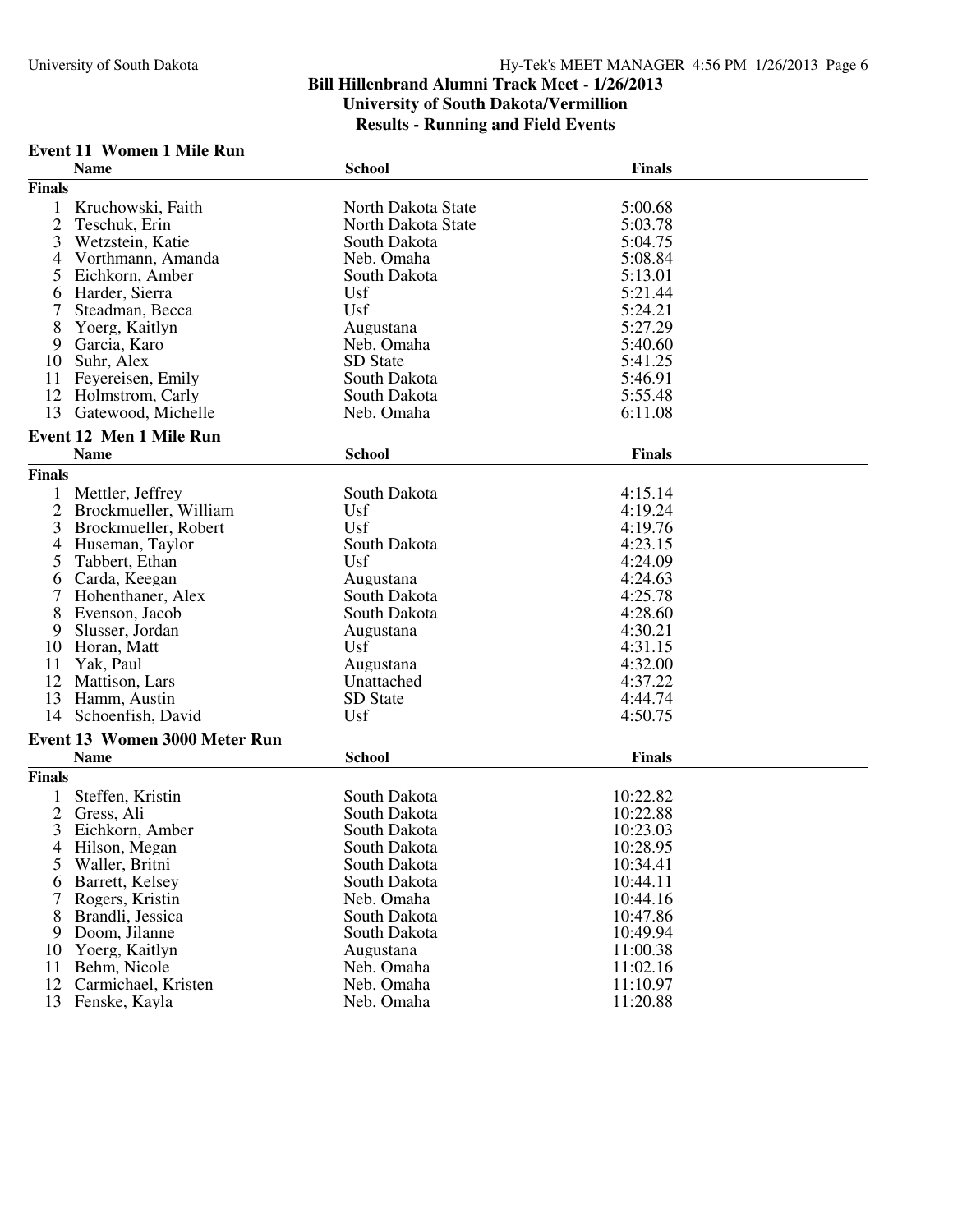|                | Finals  (Event 13 Women 3000 Meter Run) |                |                   |                                |  |  |
|----------------|-----------------------------------------|----------------|-------------------|--------------------------------|--|--|
|                | <b>Name</b>                             | <b>School</b>  | <b>Finals</b>     |                                |  |  |
| 14             | Wynia, Rochelle                         | SD State       | 11:30.94          |                                |  |  |
|                | 15 Schmidt, Avery                       | Neb. Omaha     | 11:57.10          |                                |  |  |
| 16             | Holmstrom, Carly                        | South Dakota   | 12:20.39          |                                |  |  |
| 17             | Laber, Alena                            | South Dakota   | 12:28.08          |                                |  |  |
|                | Event 14 Men 3000 Meter Run             |                |                   |                                |  |  |
|                | <b>Name</b>                             | <b>School</b>  | <b>Finals</b>     |                                |  |  |
| <b>Finals</b>  |                                         |                |                   |                                |  |  |
| $\mathbf{1}$   | Allen, Isaac                            | South Dakota   | 8:41.56           |                                |  |  |
| 2              | Haase, Brant                            | South Dakota   | 8:41.62           |                                |  |  |
| 3              | Marquardt, Ethan                        | South Dakota   | 8:47.61           |                                |  |  |
| 4              | DeWald, Matt                            | Unattached     | 8:52.40           |                                |  |  |
| 5              | Langat, Benson                          | South Dakota   | 8:55.50           |                                |  |  |
| 6              | Yak, Paul                               | Augustana      | 9:06.12           |                                |  |  |
| 7              | Hamm, Austin                            | SD State       | 9:19.03           |                                |  |  |
| 8              | Ellingson, Glenn                        | Augustana      | 9:21.62           |                                |  |  |
| 9              | Clemons, Aaron                          | Augustana      | 9:29.43           |                                |  |  |
|                | Event 15 Women 4x400 Meter Relay        |                |                   |                                |  |  |
|                | <b>Team</b>                             | <b>Relay</b>   | <b>Finals</b>     | H#                             |  |  |
| <b>Finals</b>  |                                         |                |                   |                                |  |  |
| 1              | North Dakota State                      | A              | 3:55.72           |                                |  |  |
| 2              | South Dakota                            | A              | 4:00.97           |                                |  |  |
| 3              | Usf                                     | A              | 4:02.96           | $\frac{2}{2}$<br>$\frac{2}{2}$ |  |  |
| 4              | Augustana                               | A              | 4:04.27           |                                |  |  |
| 5              | Neb. Omaha                              | A              | 4:07.44           |                                |  |  |
| 6              | South Dakota                            | B              | 4:15.99           | $\mathbf{1}$                   |  |  |
|                | SD State                                | A              | 4:20.33           | 2                              |  |  |
| 8              | Usf                                     | B              | 4:21.47           | 1                              |  |  |
|                | Neb. Omaha                              | B              | 4:35.70           | 1                              |  |  |
|                | Augustana                               | $\, {\bf B}$   | <b>DNF</b>        | 1                              |  |  |
|                | South Dakota                            | $\overline{C}$ | <b>DNF</b>        | 1                              |  |  |
|                | Event 16 Men 4x400 Meter Relay          |                |                   |                                |  |  |
|                | <b>Team</b>                             | <b>Relay</b>   | <b>Finals</b>     |                                |  |  |
| <b>Finals</b>  |                                         |                |                   |                                |  |  |
|                | South Dakota                            | A              | 3:26.35           |                                |  |  |
| $\overline{2}$ | Augustana                               | A              | 3:29.57           |                                |  |  |
| 3              | Usf                                     | A              | 3:31.51           |                                |  |  |
| 4              | Augustana                               | B              | 3:35.46           |                                |  |  |
| 5              | South Dakota                            | $\mathbf B$    | 3:38.20           |                                |  |  |
|                | <b>Event 17 Women High Jump</b>         |                |                   |                                |  |  |
|                | <b>Name</b>                             | <b>School</b>  | <b>Finals</b>     |                                |  |  |
| <b>Finals</b>  |                                         |                |                   |                                |  |  |
| $\mathbf{1}$   | Glisar, Megan                           | South Dakota   | 1.77m<br>5-09.75  |                                |  |  |
| $\overline{2}$ | Olson, Kali                             | SD State       | 1.67m<br>5-05.75  |                                |  |  |
| 2              | Laidley, Kathie-Lee                     | Neb. Omaha     | 1.67m<br>5-05.75  |                                |  |  |
| 4              | Girton, Destinni                        | Usf            | 1.62m<br>5-03.75  |                                |  |  |
|                | Derickson, Taryn                        | South Dakota   | 1.57m<br>5-01.75  |                                |  |  |
| 6              | Kauffmann, Kelsey                       | Augustana      | J1.57m<br>5-01.75 |                                |  |  |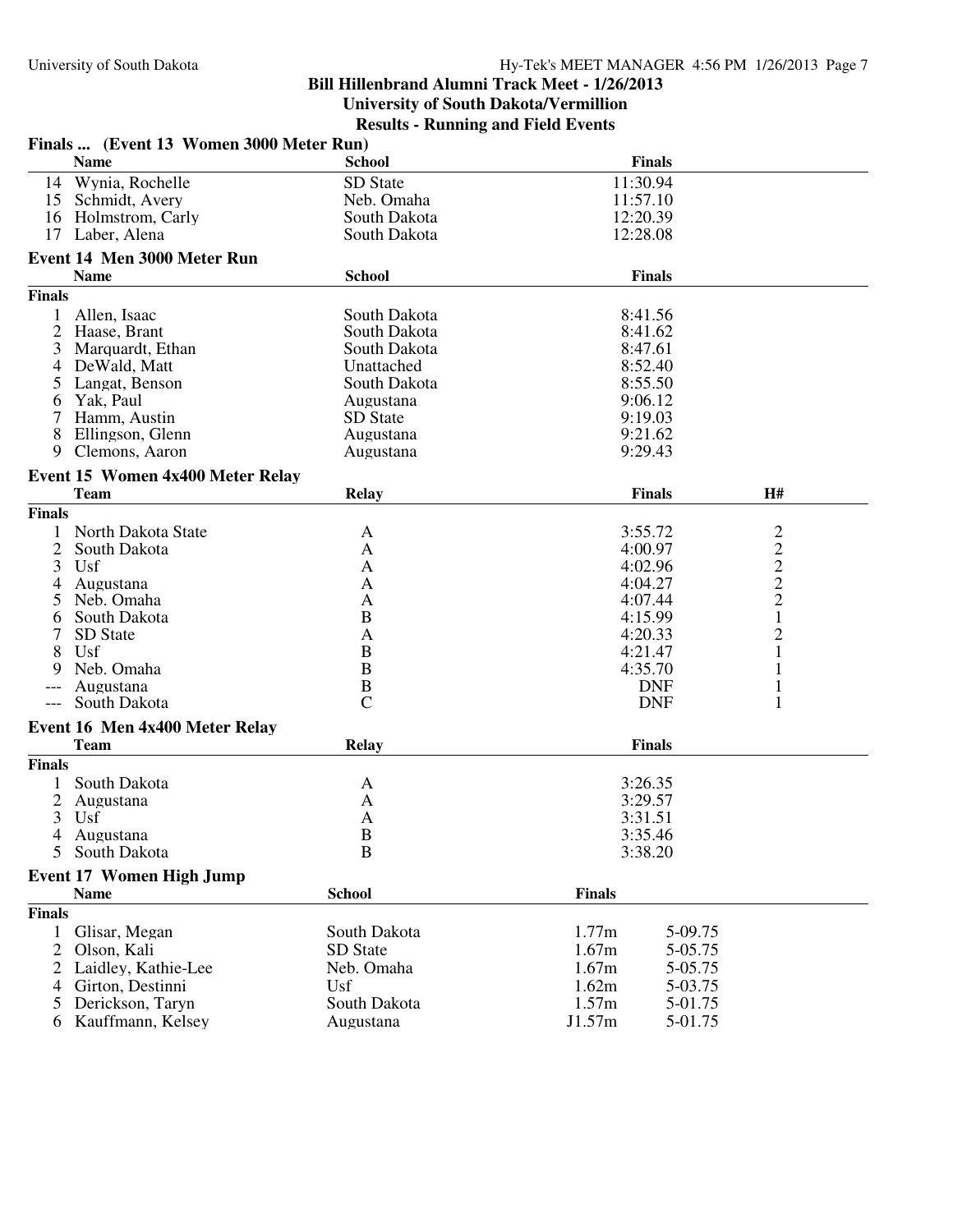| <b>Finals</b><br><b>Name</b><br><b>School</b><br>J1.57m<br>$\tau$<br>Stephens, Jenna<br>SD State<br>5-01.75<br>Usf<br>1.52m<br>8<br>Elston, Lindsey<br>4-11.75<br>1.52m<br>8<br>Arnold, Jessica<br>South Dakota<br>4-11.75<br>1.47m<br>SD State<br>Wagner, Ashley<br>4-09.75<br>10<br>Davis, Abby<br>SD State<br>J1.47m<br>4-09.75<br>11<br><b>Event 18 Men High Jump</b><br><b>Finals</b><br><b>Name</b><br><b>School</b><br><b>Finals</b><br>SD State<br>1.95m<br>Berg, Connor<br>6-04.75<br>1<br>2<br>1.90m<br>Feil, Zach<br>Augustana<br>6-02.75<br>O'Connell, Jeff<br>J1.90m<br>6-02.75<br>3<br>South Dakota<br>Gorsuch, Mark<br>SD State<br>1.85m<br>6-00.75<br>4<br>J1.85m<br>Pinkelman, Chad<br>South Dakota<br>6-00.75<br>5<br>1.75m<br>SD State<br>5-08.75<br>6<br>Sanderson, Jake<br>J1.75m<br>Nebelsick, Jonathan<br>Usf<br>5-08.75<br>NH<br>Sarehkhani, Kevin<br>South Dakota<br><b>Event 19 Women Pole Vault</b><br><b>Name</b><br><b>School</b><br><b>Finals</b><br><b>Finals</b><br>4.22m<br>Buell, Bethany<br>South Dakota<br>13-10.00<br>1<br>2<br>South Dakota<br>3.95m<br>Mills, Madison<br>12-11.50<br>J3.95m<br>3<br>Grove, Emily<br>Unattached<br>12-11.50<br>Gross, Brigitte<br>Usf<br>3.80m<br>12-05.50<br>4<br>Usf<br>Majerus, Kristin<br>J3.80m<br>5<br>12-05.50<br>South Dakota<br>3.65m<br>Wilkes, Hunter<br>11-11.75<br>6<br>Usf<br>J3.65m<br>Schenavar, Chelsey<br>11-11.75<br>7<br>8<br>Usf<br>3.50 <sub>m</sub><br>11-05.75<br>Crandall, Courtney<br>J3.50m<br>11-05.75<br>Meyer, Megan<br>South Dakota<br>9.<br>Koch, Samantha<br>Usf<br>J3.50m<br>11-05.75<br>9<br>Usf<br>J3.50m<br>11-05.75<br>9<br>Harano, Sophie<br>Leiferman, Amy<br>SD State<br>3.35m<br>12<br>10-11.75<br>Bloom, Hollie<br>3.35m<br>12<br>10-11.75<br>Augustana<br>Hagedorn, Marissia<br>3.20 <sub>m</sub><br>10-06.00<br>SD State<br>14<br>3.20m<br>Schmidt, Alyssa<br>10-06.00<br>14<br>Augustana<br>Coffee, Kayla<br>NH<br>Usf<br>$\qquad \qquad - -$<br><b>Event 20 Men Pole Vault</b><br><b>Finals</b><br><b>School</b><br><b>Name</b><br><b>Finals</b><br>South Dakota<br>5.20m<br>17-00.75<br>Ballew, Kyle<br>1<br>2<br>4.85m<br>15-11.00<br>Chapman, Peter<br>South Dakota<br>3<br>Greenman, Scott<br>Usf<br>J4.85m<br>15-11.00<br>4 Ellsworth, Andrew<br>Usf<br>4.70m<br>15-05.00<br>4.55m<br>Perkins, Preston<br>South Dakota<br>14-11.00<br>5<br>Usf<br>J4.55m<br>14-11.00<br>Gran, Jagger<br>6<br>Schaefer, Nathaniel<br>SD State<br>4.40m<br>14-05.25<br>J4.40m<br>8<br>Zebedee, Jacob<br>Unattached<br>14-05.25 |   | Finals  (Event 17 Women High Jump) |              |        |          |  |
|----------------------------------------------------------------------------------------------------------------------------------------------------------------------------------------------------------------------------------------------------------------------------------------------------------------------------------------------------------------------------------------------------------------------------------------------------------------------------------------------------------------------------------------------------------------------------------------------------------------------------------------------------------------------------------------------------------------------------------------------------------------------------------------------------------------------------------------------------------------------------------------------------------------------------------------------------------------------------------------------------------------------------------------------------------------------------------------------------------------------------------------------------------------------------------------------------------------------------------------------------------------------------------------------------------------------------------------------------------------------------------------------------------------------------------------------------------------------------------------------------------------------------------------------------------------------------------------------------------------------------------------------------------------------------------------------------------------------------------------------------------------------------------------------------------------------------------------------------------------------------------------------------------------------------------------------------------------------------------------------------------------------------------------------------------------------------------------------------------------------------------------------------------------------------------------------------------------------------------------------------------------------------------------------------------------------------------------------------------------------------------------------------------------------------------------------------------------------------------------------------------------------------------------|---|------------------------------------|--------------|--------|----------|--|
|                                                                                                                                                                                                                                                                                                                                                                                                                                                                                                                                                                                                                                                                                                                                                                                                                                                                                                                                                                                                                                                                                                                                                                                                                                                                                                                                                                                                                                                                                                                                                                                                                                                                                                                                                                                                                                                                                                                                                                                                                                                                                                                                                                                                                                                                                                                                                                                                                                                                                                                                        |   |                                    |              |        |          |  |
|                                                                                                                                                                                                                                                                                                                                                                                                                                                                                                                                                                                                                                                                                                                                                                                                                                                                                                                                                                                                                                                                                                                                                                                                                                                                                                                                                                                                                                                                                                                                                                                                                                                                                                                                                                                                                                                                                                                                                                                                                                                                                                                                                                                                                                                                                                                                                                                                                                                                                                                                        |   |                                    |              |        |          |  |
|                                                                                                                                                                                                                                                                                                                                                                                                                                                                                                                                                                                                                                                                                                                                                                                                                                                                                                                                                                                                                                                                                                                                                                                                                                                                                                                                                                                                                                                                                                                                                                                                                                                                                                                                                                                                                                                                                                                                                                                                                                                                                                                                                                                                                                                                                                                                                                                                                                                                                                                                        |   |                                    |              |        |          |  |
|                                                                                                                                                                                                                                                                                                                                                                                                                                                                                                                                                                                                                                                                                                                                                                                                                                                                                                                                                                                                                                                                                                                                                                                                                                                                                                                                                                                                                                                                                                                                                                                                                                                                                                                                                                                                                                                                                                                                                                                                                                                                                                                                                                                                                                                                                                                                                                                                                                                                                                                                        |   |                                    |              |        |          |  |
|                                                                                                                                                                                                                                                                                                                                                                                                                                                                                                                                                                                                                                                                                                                                                                                                                                                                                                                                                                                                                                                                                                                                                                                                                                                                                                                                                                                                                                                                                                                                                                                                                                                                                                                                                                                                                                                                                                                                                                                                                                                                                                                                                                                                                                                                                                                                                                                                                                                                                                                                        |   |                                    |              |        |          |  |
|                                                                                                                                                                                                                                                                                                                                                                                                                                                                                                                                                                                                                                                                                                                                                                                                                                                                                                                                                                                                                                                                                                                                                                                                                                                                                                                                                                                                                                                                                                                                                                                                                                                                                                                                                                                                                                                                                                                                                                                                                                                                                                                                                                                                                                                                                                                                                                                                                                                                                                                                        |   |                                    |              |        |          |  |
|                                                                                                                                                                                                                                                                                                                                                                                                                                                                                                                                                                                                                                                                                                                                                                                                                                                                                                                                                                                                                                                                                                                                                                                                                                                                                                                                                                                                                                                                                                                                                                                                                                                                                                                                                                                                                                                                                                                                                                                                                                                                                                                                                                                                                                                                                                                                                                                                                                                                                                                                        |   |                                    |              |        |          |  |
|                                                                                                                                                                                                                                                                                                                                                                                                                                                                                                                                                                                                                                                                                                                                                                                                                                                                                                                                                                                                                                                                                                                                                                                                                                                                                                                                                                                                                                                                                                                                                                                                                                                                                                                                                                                                                                                                                                                                                                                                                                                                                                                                                                                                                                                                                                                                                                                                                                                                                                                                        |   |                                    |              |        |          |  |
|                                                                                                                                                                                                                                                                                                                                                                                                                                                                                                                                                                                                                                                                                                                                                                                                                                                                                                                                                                                                                                                                                                                                                                                                                                                                                                                                                                                                                                                                                                                                                                                                                                                                                                                                                                                                                                                                                                                                                                                                                                                                                                                                                                                                                                                                                                                                                                                                                                                                                                                                        |   |                                    |              |        |          |  |
|                                                                                                                                                                                                                                                                                                                                                                                                                                                                                                                                                                                                                                                                                                                                                                                                                                                                                                                                                                                                                                                                                                                                                                                                                                                                                                                                                                                                                                                                                                                                                                                                                                                                                                                                                                                                                                                                                                                                                                                                                                                                                                                                                                                                                                                                                                                                                                                                                                                                                                                                        |   |                                    |              |        |          |  |
|                                                                                                                                                                                                                                                                                                                                                                                                                                                                                                                                                                                                                                                                                                                                                                                                                                                                                                                                                                                                                                                                                                                                                                                                                                                                                                                                                                                                                                                                                                                                                                                                                                                                                                                                                                                                                                                                                                                                                                                                                                                                                                                                                                                                                                                                                                                                                                                                                                                                                                                                        |   |                                    |              |        |          |  |
|                                                                                                                                                                                                                                                                                                                                                                                                                                                                                                                                                                                                                                                                                                                                                                                                                                                                                                                                                                                                                                                                                                                                                                                                                                                                                                                                                                                                                                                                                                                                                                                                                                                                                                                                                                                                                                                                                                                                                                                                                                                                                                                                                                                                                                                                                                                                                                                                                                                                                                                                        |   |                                    |              |        |          |  |
|                                                                                                                                                                                                                                                                                                                                                                                                                                                                                                                                                                                                                                                                                                                                                                                                                                                                                                                                                                                                                                                                                                                                                                                                                                                                                                                                                                                                                                                                                                                                                                                                                                                                                                                                                                                                                                                                                                                                                                                                                                                                                                                                                                                                                                                                                                                                                                                                                                                                                                                                        |   |                                    |              |        |          |  |
|                                                                                                                                                                                                                                                                                                                                                                                                                                                                                                                                                                                                                                                                                                                                                                                                                                                                                                                                                                                                                                                                                                                                                                                                                                                                                                                                                                                                                                                                                                                                                                                                                                                                                                                                                                                                                                                                                                                                                                                                                                                                                                                                                                                                                                                                                                                                                                                                                                                                                                                                        |   |                                    |              |        |          |  |
|                                                                                                                                                                                                                                                                                                                                                                                                                                                                                                                                                                                                                                                                                                                                                                                                                                                                                                                                                                                                                                                                                                                                                                                                                                                                                                                                                                                                                                                                                                                                                                                                                                                                                                                                                                                                                                                                                                                                                                                                                                                                                                                                                                                                                                                                                                                                                                                                                                                                                                                                        |   |                                    |              |        |          |  |
|                                                                                                                                                                                                                                                                                                                                                                                                                                                                                                                                                                                                                                                                                                                                                                                                                                                                                                                                                                                                                                                                                                                                                                                                                                                                                                                                                                                                                                                                                                                                                                                                                                                                                                                                                                                                                                                                                                                                                                                                                                                                                                                                                                                                                                                                                                                                                                                                                                                                                                                                        |   |                                    |              |        |          |  |
|                                                                                                                                                                                                                                                                                                                                                                                                                                                                                                                                                                                                                                                                                                                                                                                                                                                                                                                                                                                                                                                                                                                                                                                                                                                                                                                                                                                                                                                                                                                                                                                                                                                                                                                                                                                                                                                                                                                                                                                                                                                                                                                                                                                                                                                                                                                                                                                                                                                                                                                                        |   |                                    |              |        |          |  |
|                                                                                                                                                                                                                                                                                                                                                                                                                                                                                                                                                                                                                                                                                                                                                                                                                                                                                                                                                                                                                                                                                                                                                                                                                                                                                                                                                                                                                                                                                                                                                                                                                                                                                                                                                                                                                                                                                                                                                                                                                                                                                                                                                                                                                                                                                                                                                                                                                                                                                                                                        |   |                                    |              |        |          |  |
|                                                                                                                                                                                                                                                                                                                                                                                                                                                                                                                                                                                                                                                                                                                                                                                                                                                                                                                                                                                                                                                                                                                                                                                                                                                                                                                                                                                                                                                                                                                                                                                                                                                                                                                                                                                                                                                                                                                                                                                                                                                                                                                                                                                                                                                                                                                                                                                                                                                                                                                                        |   |                                    |              |        |          |  |
|                                                                                                                                                                                                                                                                                                                                                                                                                                                                                                                                                                                                                                                                                                                                                                                                                                                                                                                                                                                                                                                                                                                                                                                                                                                                                                                                                                                                                                                                                                                                                                                                                                                                                                                                                                                                                                                                                                                                                                                                                                                                                                                                                                                                                                                                                                                                                                                                                                                                                                                                        |   |                                    |              |        |          |  |
|                                                                                                                                                                                                                                                                                                                                                                                                                                                                                                                                                                                                                                                                                                                                                                                                                                                                                                                                                                                                                                                                                                                                                                                                                                                                                                                                                                                                                                                                                                                                                                                                                                                                                                                                                                                                                                                                                                                                                                                                                                                                                                                                                                                                                                                                                                                                                                                                                                                                                                                                        |   |                                    |              |        |          |  |
|                                                                                                                                                                                                                                                                                                                                                                                                                                                                                                                                                                                                                                                                                                                                                                                                                                                                                                                                                                                                                                                                                                                                                                                                                                                                                                                                                                                                                                                                                                                                                                                                                                                                                                                                                                                                                                                                                                                                                                                                                                                                                                                                                                                                                                                                                                                                                                                                                                                                                                                                        |   |                                    |              |        |          |  |
|                                                                                                                                                                                                                                                                                                                                                                                                                                                                                                                                                                                                                                                                                                                                                                                                                                                                                                                                                                                                                                                                                                                                                                                                                                                                                                                                                                                                                                                                                                                                                                                                                                                                                                                                                                                                                                                                                                                                                                                                                                                                                                                                                                                                                                                                                                                                                                                                                                                                                                                                        |   |                                    |              |        |          |  |
|                                                                                                                                                                                                                                                                                                                                                                                                                                                                                                                                                                                                                                                                                                                                                                                                                                                                                                                                                                                                                                                                                                                                                                                                                                                                                                                                                                                                                                                                                                                                                                                                                                                                                                                                                                                                                                                                                                                                                                                                                                                                                                                                                                                                                                                                                                                                                                                                                                                                                                                                        |   |                                    |              |        |          |  |
|                                                                                                                                                                                                                                                                                                                                                                                                                                                                                                                                                                                                                                                                                                                                                                                                                                                                                                                                                                                                                                                                                                                                                                                                                                                                                                                                                                                                                                                                                                                                                                                                                                                                                                                                                                                                                                                                                                                                                                                                                                                                                                                                                                                                                                                                                                                                                                                                                                                                                                                                        |   |                                    |              |        |          |  |
|                                                                                                                                                                                                                                                                                                                                                                                                                                                                                                                                                                                                                                                                                                                                                                                                                                                                                                                                                                                                                                                                                                                                                                                                                                                                                                                                                                                                                                                                                                                                                                                                                                                                                                                                                                                                                                                                                                                                                                                                                                                                                                                                                                                                                                                                                                                                                                                                                                                                                                                                        |   |                                    |              |        |          |  |
|                                                                                                                                                                                                                                                                                                                                                                                                                                                                                                                                                                                                                                                                                                                                                                                                                                                                                                                                                                                                                                                                                                                                                                                                                                                                                                                                                                                                                                                                                                                                                                                                                                                                                                                                                                                                                                                                                                                                                                                                                                                                                                                                                                                                                                                                                                                                                                                                                                                                                                                                        |   |                                    |              |        |          |  |
|                                                                                                                                                                                                                                                                                                                                                                                                                                                                                                                                                                                                                                                                                                                                                                                                                                                                                                                                                                                                                                                                                                                                                                                                                                                                                                                                                                                                                                                                                                                                                                                                                                                                                                                                                                                                                                                                                                                                                                                                                                                                                                                                                                                                                                                                                                                                                                                                                                                                                                                                        |   |                                    |              |        |          |  |
|                                                                                                                                                                                                                                                                                                                                                                                                                                                                                                                                                                                                                                                                                                                                                                                                                                                                                                                                                                                                                                                                                                                                                                                                                                                                                                                                                                                                                                                                                                                                                                                                                                                                                                                                                                                                                                                                                                                                                                                                                                                                                                                                                                                                                                                                                                                                                                                                                                                                                                                                        |   |                                    |              |        |          |  |
|                                                                                                                                                                                                                                                                                                                                                                                                                                                                                                                                                                                                                                                                                                                                                                                                                                                                                                                                                                                                                                                                                                                                                                                                                                                                                                                                                                                                                                                                                                                                                                                                                                                                                                                                                                                                                                                                                                                                                                                                                                                                                                                                                                                                                                                                                                                                                                                                                                                                                                                                        |   |                                    |              |        |          |  |
|                                                                                                                                                                                                                                                                                                                                                                                                                                                                                                                                                                                                                                                                                                                                                                                                                                                                                                                                                                                                                                                                                                                                                                                                                                                                                                                                                                                                                                                                                                                                                                                                                                                                                                                                                                                                                                                                                                                                                                                                                                                                                                                                                                                                                                                                                                                                                                                                                                                                                                                                        |   |                                    |              |        |          |  |
|                                                                                                                                                                                                                                                                                                                                                                                                                                                                                                                                                                                                                                                                                                                                                                                                                                                                                                                                                                                                                                                                                                                                                                                                                                                                                                                                                                                                                                                                                                                                                                                                                                                                                                                                                                                                                                                                                                                                                                                                                                                                                                                                                                                                                                                                                                                                                                                                                                                                                                                                        |   |                                    |              |        |          |  |
|                                                                                                                                                                                                                                                                                                                                                                                                                                                                                                                                                                                                                                                                                                                                                                                                                                                                                                                                                                                                                                                                                                                                                                                                                                                                                                                                                                                                                                                                                                                                                                                                                                                                                                                                                                                                                                                                                                                                                                                                                                                                                                                                                                                                                                                                                                                                                                                                                                                                                                                                        |   |                                    |              |        |          |  |
|                                                                                                                                                                                                                                                                                                                                                                                                                                                                                                                                                                                                                                                                                                                                                                                                                                                                                                                                                                                                                                                                                                                                                                                                                                                                                                                                                                                                                                                                                                                                                                                                                                                                                                                                                                                                                                                                                                                                                                                                                                                                                                                                                                                                                                                                                                                                                                                                                                                                                                                                        |   |                                    |              |        |          |  |
|                                                                                                                                                                                                                                                                                                                                                                                                                                                                                                                                                                                                                                                                                                                                                                                                                                                                                                                                                                                                                                                                                                                                                                                                                                                                                                                                                                                                                                                                                                                                                                                                                                                                                                                                                                                                                                                                                                                                                                                                                                                                                                                                                                                                                                                                                                                                                                                                                                                                                                                                        |   |                                    |              |        |          |  |
|                                                                                                                                                                                                                                                                                                                                                                                                                                                                                                                                                                                                                                                                                                                                                                                                                                                                                                                                                                                                                                                                                                                                                                                                                                                                                                                                                                                                                                                                                                                                                                                                                                                                                                                                                                                                                                                                                                                                                                                                                                                                                                                                                                                                                                                                                                                                                                                                                                                                                                                                        |   |                                    |              |        |          |  |
|                                                                                                                                                                                                                                                                                                                                                                                                                                                                                                                                                                                                                                                                                                                                                                                                                                                                                                                                                                                                                                                                                                                                                                                                                                                                                                                                                                                                                                                                                                                                                                                                                                                                                                                                                                                                                                                                                                                                                                                                                                                                                                                                                                                                                                                                                                                                                                                                                                                                                                                                        |   |                                    |              |        |          |  |
|                                                                                                                                                                                                                                                                                                                                                                                                                                                                                                                                                                                                                                                                                                                                                                                                                                                                                                                                                                                                                                                                                                                                                                                                                                                                                                                                                                                                                                                                                                                                                                                                                                                                                                                                                                                                                                                                                                                                                                                                                                                                                                                                                                                                                                                                                                                                                                                                                                                                                                                                        |   |                                    |              |        |          |  |
|                                                                                                                                                                                                                                                                                                                                                                                                                                                                                                                                                                                                                                                                                                                                                                                                                                                                                                                                                                                                                                                                                                                                                                                                                                                                                                                                                                                                                                                                                                                                                                                                                                                                                                                                                                                                                                                                                                                                                                                                                                                                                                                                                                                                                                                                                                                                                                                                                                                                                                                                        |   |                                    |              |        |          |  |
|                                                                                                                                                                                                                                                                                                                                                                                                                                                                                                                                                                                                                                                                                                                                                                                                                                                                                                                                                                                                                                                                                                                                                                                                                                                                                                                                                                                                                                                                                                                                                                                                                                                                                                                                                                                                                                                                                                                                                                                                                                                                                                                                                                                                                                                                                                                                                                                                                                                                                                                                        |   |                                    |              |        |          |  |
|                                                                                                                                                                                                                                                                                                                                                                                                                                                                                                                                                                                                                                                                                                                                                                                                                                                                                                                                                                                                                                                                                                                                                                                                                                                                                                                                                                                                                                                                                                                                                                                                                                                                                                                                                                                                                                                                                                                                                                                                                                                                                                                                                                                                                                                                                                                                                                                                                                                                                                                                        |   |                                    |              |        |          |  |
|                                                                                                                                                                                                                                                                                                                                                                                                                                                                                                                                                                                                                                                                                                                                                                                                                                                                                                                                                                                                                                                                                                                                                                                                                                                                                                                                                                                                                                                                                                                                                                                                                                                                                                                                                                                                                                                                                                                                                                                                                                                                                                                                                                                                                                                                                                                                                                                                                                                                                                                                        |   |                                    |              |        |          |  |
|                                                                                                                                                                                                                                                                                                                                                                                                                                                                                                                                                                                                                                                                                                                                                                                                                                                                                                                                                                                                                                                                                                                                                                                                                                                                                                                                                                                                                                                                                                                                                                                                                                                                                                                                                                                                                                                                                                                                                                                                                                                                                                                                                                                                                                                                                                                                                                                                                                                                                                                                        |   |                                    |              |        |          |  |
|                                                                                                                                                                                                                                                                                                                                                                                                                                                                                                                                                                                                                                                                                                                                                                                                                                                                                                                                                                                                                                                                                                                                                                                                                                                                                                                                                                                                                                                                                                                                                                                                                                                                                                                                                                                                                                                                                                                                                                                                                                                                                                                                                                                                                                                                                                                                                                                                                                                                                                                                        |   |                                    |              |        |          |  |
|                                                                                                                                                                                                                                                                                                                                                                                                                                                                                                                                                                                                                                                                                                                                                                                                                                                                                                                                                                                                                                                                                                                                                                                                                                                                                                                                                                                                                                                                                                                                                                                                                                                                                                                                                                                                                                                                                                                                                                                                                                                                                                                                                                                                                                                                                                                                                                                                                                                                                                                                        |   |                                    |              |        |          |  |
|                                                                                                                                                                                                                                                                                                                                                                                                                                                                                                                                                                                                                                                                                                                                                                                                                                                                                                                                                                                                                                                                                                                                                                                                                                                                                                                                                                                                                                                                                                                                                                                                                                                                                                                                                                                                                                                                                                                                                                                                                                                                                                                                                                                                                                                                                                                                                                                                                                                                                                                                        |   |                                    |              |        |          |  |
|                                                                                                                                                                                                                                                                                                                                                                                                                                                                                                                                                                                                                                                                                                                                                                                                                                                                                                                                                                                                                                                                                                                                                                                                                                                                                                                                                                                                                                                                                                                                                                                                                                                                                                                                                                                                                                                                                                                                                                                                                                                                                                                                                                                                                                                                                                                                                                                                                                                                                                                                        |   |                                    |              |        |          |  |
|                                                                                                                                                                                                                                                                                                                                                                                                                                                                                                                                                                                                                                                                                                                                                                                                                                                                                                                                                                                                                                                                                                                                                                                                                                                                                                                                                                                                                                                                                                                                                                                                                                                                                                                                                                                                                                                                                                                                                                                                                                                                                                                                                                                                                                                                                                                                                                                                                                                                                                                                        |   |                                    |              |        |          |  |
|                                                                                                                                                                                                                                                                                                                                                                                                                                                                                                                                                                                                                                                                                                                                                                                                                                                                                                                                                                                                                                                                                                                                                                                                                                                                                                                                                                                                                                                                                                                                                                                                                                                                                                                                                                                                                                                                                                                                                                                                                                                                                                                                                                                                                                                                                                                                                                                                                                                                                                                                        |   |                                    |              |        |          |  |
|                                                                                                                                                                                                                                                                                                                                                                                                                                                                                                                                                                                                                                                                                                                                                                                                                                                                                                                                                                                                                                                                                                                                                                                                                                                                                                                                                                                                                                                                                                                                                                                                                                                                                                                                                                                                                                                                                                                                                                                                                                                                                                                                                                                                                                                                                                                                                                                                                                                                                                                                        | 9 | Sarehkhani, Kevin                  | South Dakota | J4.40m | 14-05.25 |  |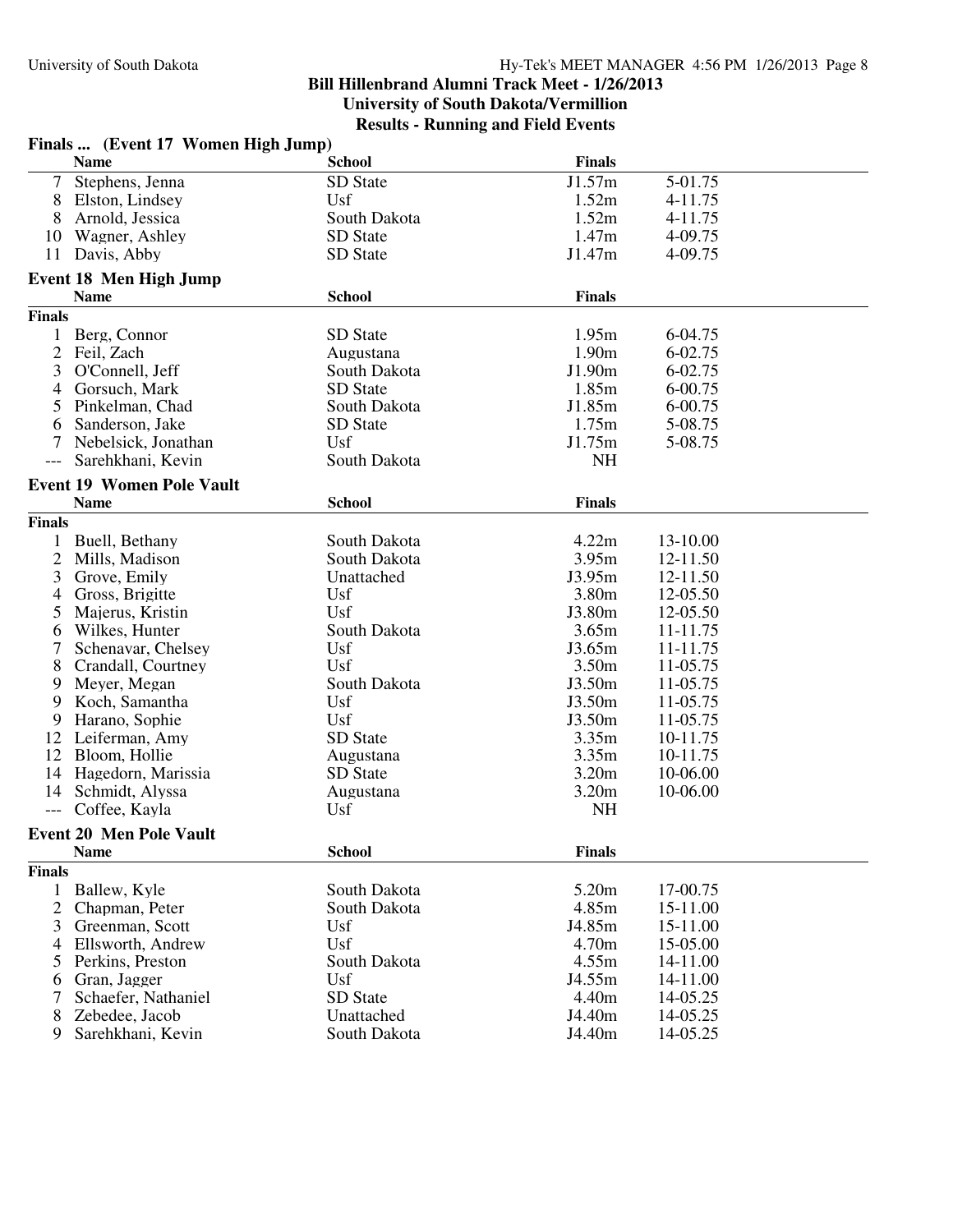|                | Finals  (Event 20 Men Pole Vault) |               |                   |          |  |  |
|----------------|-----------------------------------|---------------|-------------------|----------|--|--|
|                | <b>Name</b>                       | <b>School</b> | <b>Finals</b>     |          |  |  |
|                | Schaefer, Ryan                    | SD State      | <b>NH</b>         |          |  |  |
|                | Fossum, Kody                      | SD State      | NH                |          |  |  |
|                | Hajek, Tyler                      | SD State      | <b>NH</b>         |          |  |  |
|                | <b>Event 21 Women Long Jump</b>   |               |                   |          |  |  |
|                | <b>Name</b>                       | <b>School</b> | <b>Finals</b>     |          |  |  |
| <b>Finals</b>  |                                   |               |                   |          |  |  |
| $\mathbf{1}$   | Black, Jazzelena                  | Usf           | 5.63m             | 18-05.75 |  |  |
| $\mathfrak{2}$ | Clarke, Tansha                    | South Dakota  | 5.29m             | 17-04.25 |  |  |
| 3              | Townley, Kristen                  | Usf           | 5.21m             | 17-01.25 |  |  |
| 4              | Elston, Lindsey                   | Usf           | 5.12m             | 16-09.75 |  |  |
| 5              | Moyer, Dani                       | Usf           | 5.00m             | 16-05.00 |  |  |
| 6              | Haines, Ali                       | South Dakota  | 4.88m             | 16-00.25 |  |  |
| 6              | Everson, Colleen                  | Augustana     | 4.88m             | 16-00.25 |  |  |
| 8              | Brunswig, Callian                 | Augustana     | 4.76m             | 15-07.50 |  |  |
| 9              | Ripp, Jessica                     | Neb. Omaha    | 4.56m             | 14-11.50 |  |  |
| 9              | Bedard, Becca                     | Usf           | 4.56m             | 14-11.50 |  |  |
| 11             | Anderson, Kylie                   | Augustana     | 4.51 <sub>m</sub> | 14-09.75 |  |  |
| 12             | Davis, Abby                       | SD State      | 4.37m             | 14-04.00 |  |  |
| 13             | Liston, Brittani                  | South Dakota  | 4.22m             | 13-10.25 |  |  |
| ---            | Goedken, Chanda                   | Usf           | <b>ND</b>         |          |  |  |
| $---$          | Josephsen, Nicole                 | Usf           | <b>ND</b>         |          |  |  |
|                |                                   |               |                   |          |  |  |
|                | <b>Event 22 Men Long Jump</b>     |               |                   |          |  |  |
|                | <b>Name</b>                       | <b>School</b> | <b>Finals</b>     |          |  |  |
| <b>Finals</b>  |                                   |               |                   |          |  |  |
| 1              | O'Connell, Jeff                   | South Dakota  | 6.96m             | 22-10.00 |  |  |
| $\overline{2}$ | Greenway, Jason                   | Augustana     | 6.72m             | 22-00.75 |  |  |
| 3              | Pinkelman, Chad                   | South Dakota  | 6.56m             | 21-06.25 |  |  |
| 4              | Stevens, Kaleb                    | Usf           | 6.53m             | 21-05.25 |  |  |
| 5              | Ary, Jeremiah                     | SD State      | 6.49m             | 21-03.50 |  |  |
| 6              | Johnson, Ethan                    | <b>Usf</b>    | 6.32m             | 20-09.00 |  |  |
| 7              | Steinberg, Jason                  | South Dakota  | 6.12m             | 20-01.00 |  |  |
| 8              | Koth, Landon                      | Usf           | 6.09m             | 19-11.75 |  |  |
| 9              | Jorgenson, Ryan                   | SD State      | 6.07m             | 19-11.00 |  |  |
| 10             | Harner, Chris                     | Augustana     | 6.03m             | 19-09.50 |  |  |
| 11             | Sieperda, Rony                    | Usf           | 5.97m             | 19-07.00 |  |  |
| 12             | Mitchell, Dan                     | SD State      | 5.91m             | 19-04.75 |  |  |
| 13             | Mercil, Bennett                   | SD State      | 5.90m             | 19-04.25 |  |  |
| 14             | Schaefer, Ryan                    | SD State      | 5.84m             | 19-02.00 |  |  |
| 14             | Berg, Connor                      | SD State      | 5.84m             | 19-02.00 |  |  |
| 16             | Sarehkhani, Kevin                 | South Dakota  | 5.73m             | 18-09.75 |  |  |
| 17             | Eschenbaum, Calder                | SD State      | 5.56m             | 18-03.00 |  |  |
| 18             | Gorsuch, Mark                     | SD State      | 5.44m             | 17-10.25 |  |  |
|                | <b>Event 23 Women Triple Jump</b> |               |                   |          |  |  |
|                | <b>Name</b>                       | <b>School</b> | <b>Finals</b>     |          |  |  |
| <b>Finals</b>  |                                   |               |                   |          |  |  |
| $\mathbf{1}$   | Spenner, Sami                     | Neb. Omaha    | 12.50m            | 41-00.25 |  |  |
| $\overline{2}$ | Black, Jazzelena                  | Usf           | 12.15m            | 39-10.50 |  |  |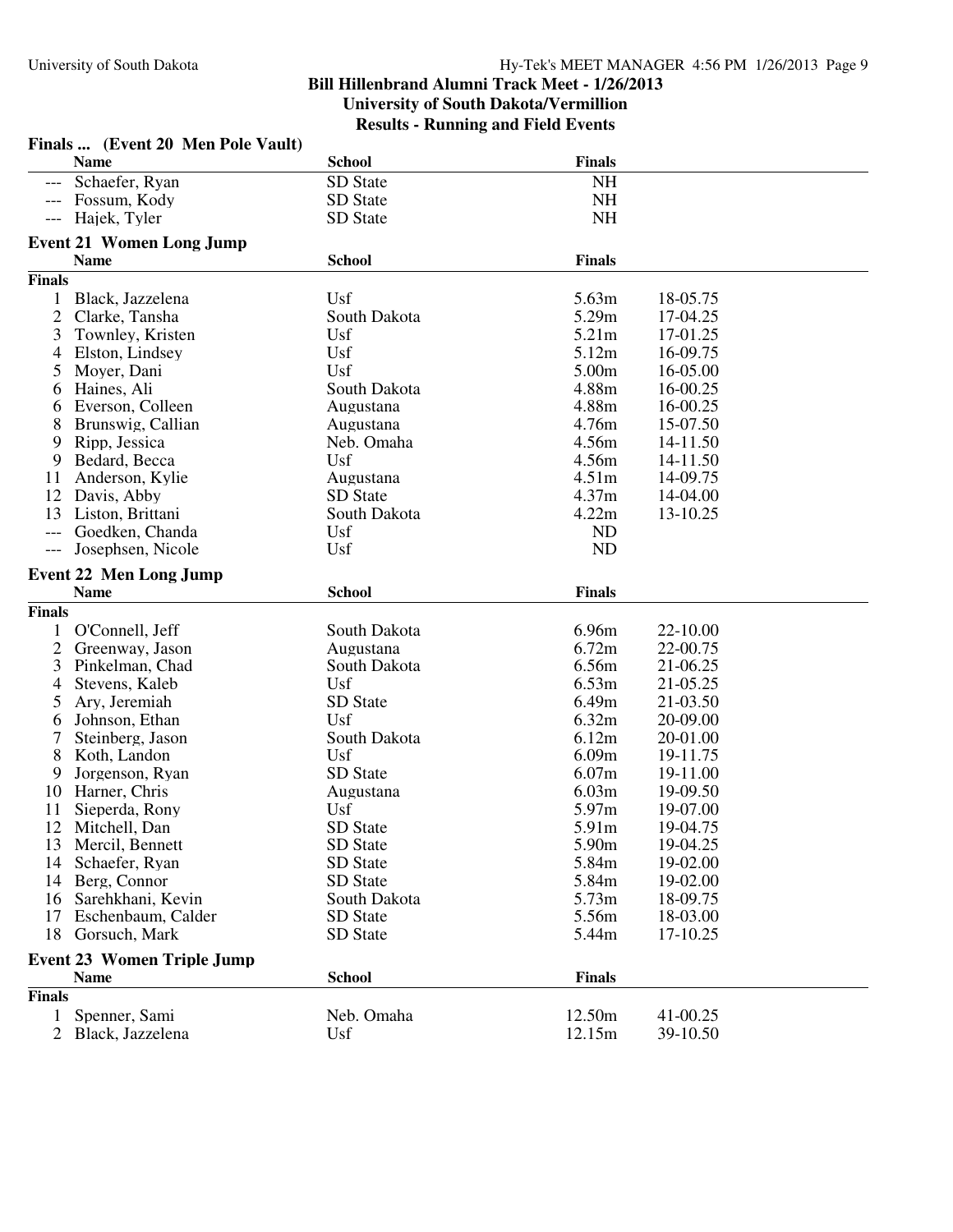## **Bill Hillenbrand Alumni Track Meet - 1/26/2013 University of South Dakota/Vermillion**

|  |                                      | <b>Results - Running and Field Events</b> |  |
|--|--------------------------------------|-------------------------------------------|--|
|  | Finals  (Event 23 Women Triple Jump) |                                           |  |

|                | <b>Name</b>                     | <b>School</b>   | <b>Finals</b>      |          |
|----------------|---------------------------------|-----------------|--------------------|----------|
| 3              | Johnson, Tess                   | South Dakota    | 11.84m             | 38-10.25 |
| $\overline{4}$ | Shaw, Denneil                   | Neb. Omaha      | 11.61m             | 38-01.25 |
| 5              | Townley, Kristen                | Usf             | 11.17m             | 36-07.75 |
| 6              | Stephens, Jenna                 | SD State        | 11.07m             | 36-04.00 |
| 7              | Erlandson, Kaylynn              | Augustana       | 10.72m             | 35-02.00 |
| 8              | Ripp, Jessica                   | Neb. Omaha      | 10.54m             | 34-07.00 |
| 9              | Elston, Lindsey                 | Usf             | J10.54m            | 34-07.00 |
| 10             | Lambert, Meghan                 | SD State        | 10.06m             | 33-00.25 |
| 11             | Diez, Dayna                     | Usf             | 9.87m              | 32-04.75 |
| 12             | Liston, Brittani                | South Dakota    | 9.81m              | 32-02.25 |
|                |                                 |                 |                    |          |
|                | <b>Event 24 Men Triple Jump</b> | <b>School</b>   | <b>Finals</b>      |          |
|                | <b>Name</b>                     |                 |                    |          |
| <b>Finals</b>  |                                 |                 |                    |          |
|                | 1 Linder, Cody                  | South Dakota    | 14.17m             | 46-06.00 |
| $\overline{2}$ | Pinkelman, Chad                 | South Dakota    | 13.70m             | 44-11.50 |
| 3              | Bridgman, Nathan                | Usf             | 13.64m             | 44-09.00 |
| $\overline{4}$ | Sanderson, Jake                 | SD State        | 13.61m             | 44-08.00 |
| 5              | Ary, Jeremiah                   | SD State        | 13.50m             | 44-03.50 |
| 6              | Jorgenson, Ryan                 | <b>SD</b> State | 13.34m             | 43-09.25 |
|                | Fitzsimmons, Connor             | South Dakota    | 13.14m             | 43-01.50 |
| 8              | O'Connell, Jeff                 | South Dakota    | 12.99m             | 42-07.50 |
| 9              | Harner, Chris                   | Augustana       | 12.62m             | 41-05.00 |
| 10             | Eschenbaum, Calder              | SD State        | 12.47m             | 40-11.00 |
| 11             | Koth, Landon                    | Usf             | 12.38m             | 40-07.50 |
| 12             | Feil, Zach                      | Augustana       | 12.20m             | 40-00.50 |
|                | <b>Event 25 Women Shot Put</b>  |                 |                    |          |
|                | <b>Name</b>                     | <b>School</b>   | <b>Finals</b>      |          |
| <b>Finals</b>  |                                 |                 |                    |          |
| 1              | Johnson, McKenzie               | SD State        | 14.49m             | 47-06.50 |
| $\overline{2}$ | Assmus, Shelby                  | SD State        | 14.19m             | 46-06.75 |
| 3              | Johnson, Kayla                  | South Dakota    | 13.47m             | 44-02.50 |
| 4              | Janovy, Breanna                 | South Dakota    | 13.36m             | 43-10.00 |
| 5              | Georgas, Christena              | South Dakota    | 12.97m             | 42-06.75 |
| 6              | Dennis, Meghan                  | South Dakota    | 12.95m             | 42-06.00 |
| 7              | Whipple, Marissa                | Usf             | 12.89m             | 42-03.50 |
| 8              | Steele, Hannah                  | Usf             | 12.86m             | 42-02.25 |
| 9              | Sumption, Trisha                | <b>SD</b> State | 12.00m             | 39-04.50 |
|                | 10 Paulzine, Amy                | SD State        | 11.57m             | 37-11.50 |
|                | 11 Lester, Kayla                | South Dakota    | 11.53m             | 37-10.00 |
| 12             | Thompson, Elizabeth             | Neb. Omaha      | 11.45m             | 37-06.75 |
| 13             | Fischer, Becca                  | SD State        | 11.38m             | 37-04.00 |
| 14             | McMacken, Kaylee                | Usf             | 11.06m             | 36-03.50 |
| 15             | Hinseth, Haley                  | Usf             | 10.31 <sub>m</sub> | 33-10.00 |
| 16             | Mettler, Mary Jo                | Usf             | 9.77m              | 32-00.75 |
| 17             | Porter, Kristi                  |                 | 9.49m              | 31-01.75 |
|                |                                 | Augustana       |                    |          |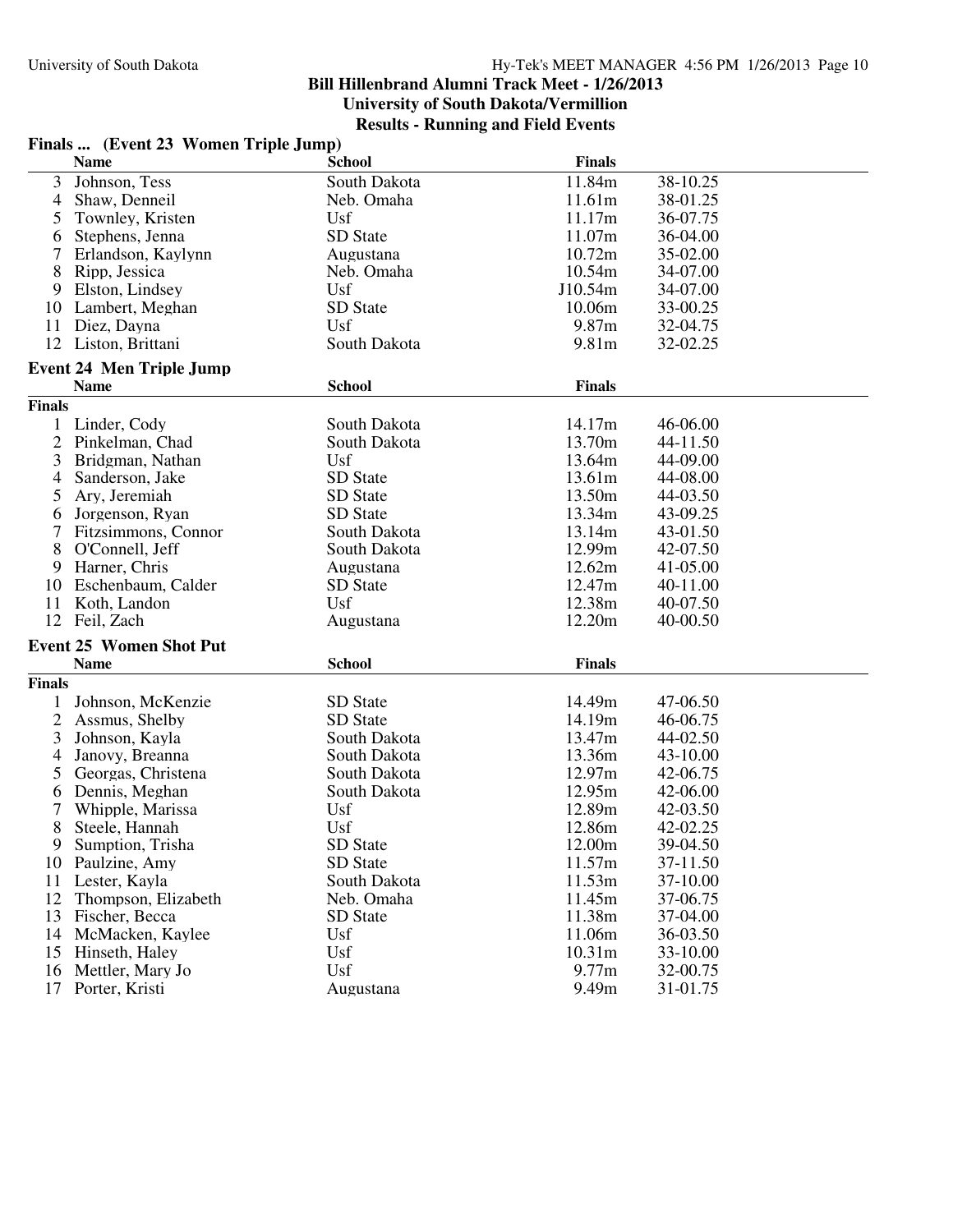# **Event 26 Men Shot Put**

|                | <b>Name</b>                        | <b>School</b> | <b>Finals</b>     |                      |
|----------------|------------------------------------|---------------|-------------------|----------------------|
| <b>Finals</b>  |                                    |               |                   |                      |
| $\mathbf{1}$   | Snyder, Cody                       | South Dakota  | 17.80m            | 58-04.75             |
| $\mathfrak{2}$ | Jung, Aaron                        | Augustana     | 16.79m            | 55-01.00             |
| 3              | McKelvey, Kyle                     | South Dakota  | 15.62m            | 51-03.00             |
| 4              | Hamm, CJ                           | Augustana     | 15.31m            | 50-02.75             |
| 5              | Bents, Jordan                      | Usf           | 15.30m            | 50-02.50             |
| 6              | Anderson, Kyle                     | SD State      | 13.83m            | 45-04.50             |
| 7              | Brooks, Daquan                     | South Dakota  | 12.86m            | 42-02.25             |
| 8              | Brandt, Nick                       | Augustana     | 12.54m            | 41-01.75             |
| 9              | Colfack, Evan                      | Usf           | 12.41m            | 40-08.75             |
| 10             | Mercil, Bennett                    | SD State      | 11.62m            | 38-01.50             |
| 11             | Roby, Brady                        | Usf           | 11.49m            | 37-08.50             |
| 12             | Ostendorf, Brad                    | Augustana     | 11.45m            | 37-06.75             |
| 13             | Gorsuch, Mark                      | SD State      | 9.74m             | 31-11.50             |
| 14             | Sarehkhani, Kevin                  | South Dakota  | 9.61 <sub>m</sub> | 31-06.50             |
|                | <b>Event 27 Women Weight Throw</b> |               |                   |                      |
|                | <b>Name</b>                        | <b>School</b> | <b>Finals</b>     |                      |
| <b>Finals</b>  |                                    |               |                   |                      |
|                | Garner, Brooke                     | SD State      | 18.25m            |                      |
| $\overline{c}$ | Whipple, Marissa                   | Usf           | 16.45m            | 59-10.50<br>53-11.75 |
| $\overline{2}$ | Johnson, McKenzie                  | SD State      | 16.45m            | 53-11.75             |
| 4              | Johnson, Kayla                     | South Dakota  | 16.24m            | 53-03.50             |
| 5              | Assmus, Shelby                     | SD State      | 16.22m            | 53-02.75             |
| 6              | Georgas, Christena                 | South Dakota  | 16.15m            | 53-00.00             |
| 7              | Paulzine, Amy                      | SD State      | 15.36m            | 50-04.75             |
| 8              | Kruse, Rachel                      | Usf           | 15.23m            | 49-11.75             |
| 9              | Janovy, Breanna                    | South Dakota  | 14.65m            | 48-00.75             |
| 10             | Thompson, Elizabeth                | Neb. Omaha    | 14.06m            | 46-01.50             |
| 11             | Fischer, Becca                     | SD State      | 13.81m            | 45-03.75             |
| 12             | Sumption, Trisha                   | SD State      | 13.66m            | 44-09.75             |
| 13             | Steele, Hannah                     | Usf           | 13.61m            | 44-08.00             |
| 14             | McMacken, Kaylee                   | Usf           | 13.47m            | 44-02.50             |
| 15             | Dennis, Meghan                     | South Dakota  | 13.23m            | 43-05.00             |
| 16             | Porter, Kristi                     | Augustana     | 12.59m            | 41-03.75             |
| 17             | Januschka, Kae                     | SD State      | 12.47m            | 40-11.00             |
| 18             | Sawtelle, Callan                   | Usf           | 12.26m            | 40-02.75             |
| 19             | Lester, Kayla                      | South Dakota  | 11.94m            | 39-02.25             |
|                | 20 Mettler, Mary Jo                | Usf           | 10.73m            | 35-02.50             |
|                | 21 Hinseth, Haley                  | Usf           | 10.30m            | 33-09.50             |
|                |                                    |               |                   |                      |
|                | <b>Event 28 Men Weight Throw</b>   |               |                   |                      |
|                | <b>Name</b>                        | <b>School</b> | <b>Finals</b>     |                      |
| <b>Finals</b>  |                                    |               |                   |                      |
| 1              | Stephens, Denton                   | South Dakota  | 16.78m            | 55-00.75             |
| $\overline{2}$ | Bents, Jordan                      | Usf           | 16.43m            | 53-11.00             |
| 3              | Hamm, CJ                           | Augustana     | 16.14m            | 52-11.50             |
| 4              | Ackman, Ryan                       | SD State      | 15.61m            | 51-02.75             |
|                | 5 Mack, Cullen                     | SD State      | 14.66m            | 48-01.25             |